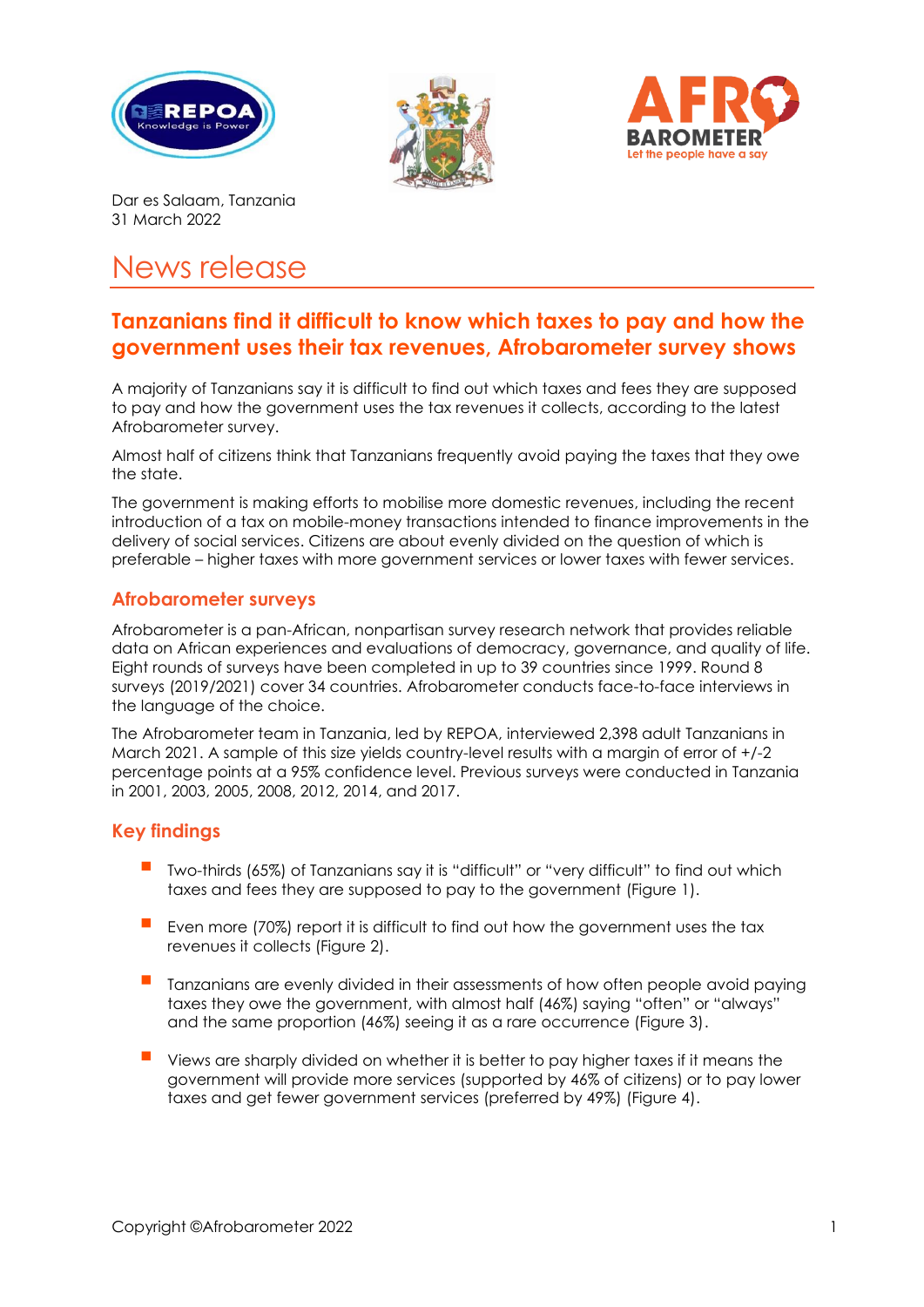

#### **Charts**



**Figure 1: Difficulty of finding out which taxes and fees to pay** | Tanzania | 2021

*Respondents were asked: Based on your experience, how easy or difficult is it to find out what taxes and fees you are supposed to pay to the government?*





*Respondents were asked: Based on your experience, how easy or difficult is it to find out how government uses the revenues from people's taxes and fees?*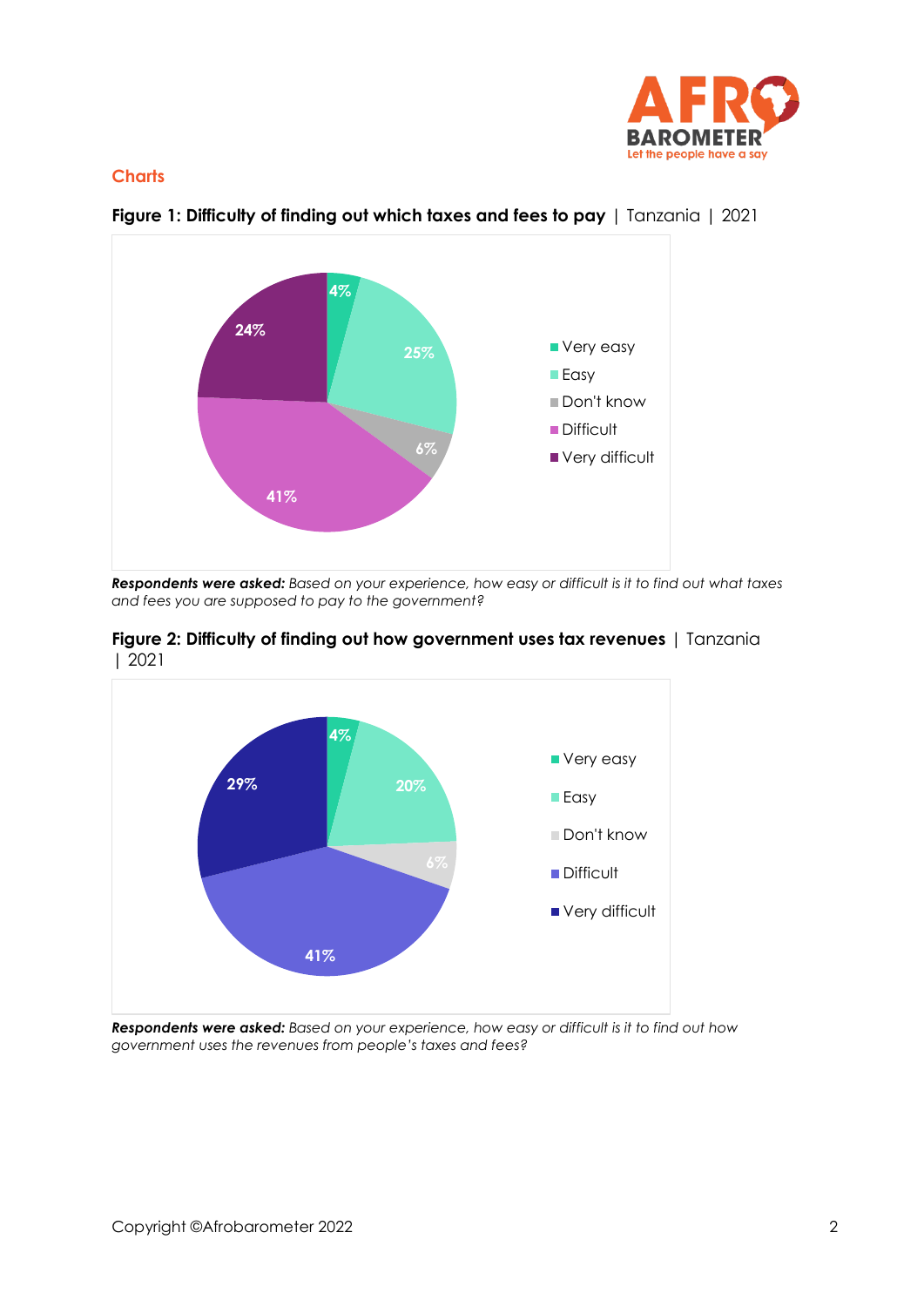



**Figure 3: How often to people avoid paying their taxes?** | Tanzania | 2021

*Respondents were asked: In your opinion, how often, in this country, do people avoid paying the taxes that they owe the government?*





*Respondents were asked: Which of the following statements is closest to your view? Statement 1: It is better to pay higher taxes if it means that there will be more services provided by* 

*government. Statement 2: It is better to pay lower taxes, even if it means there will be fewer services provided by government.*

*(% who "agree" or "strongly agree" with each statement)*